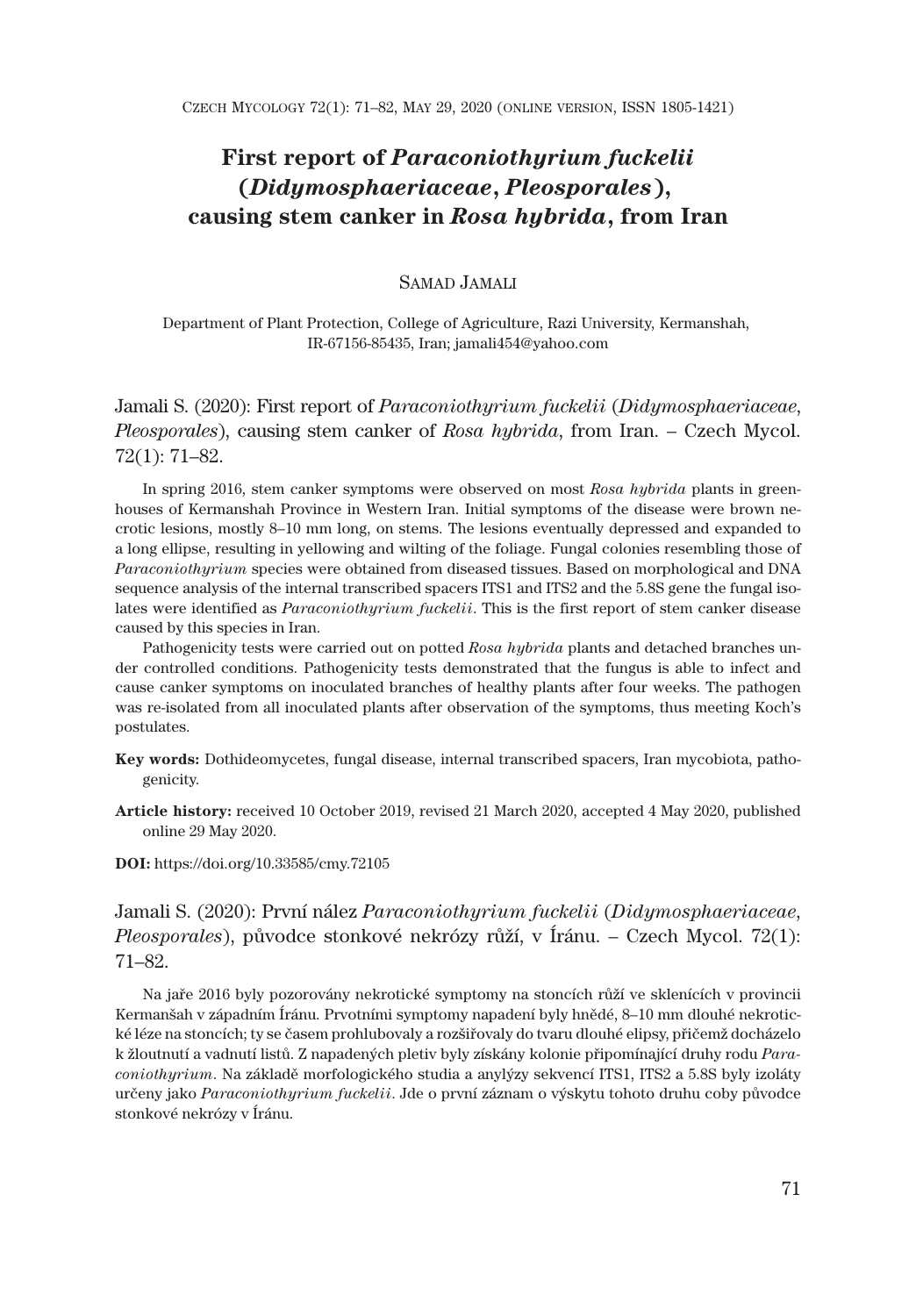Na pěstovaných rostlinách a oddělených větvích růží byly následně provedeny testy patogenity v kontrolovaných podmínkách. Ty ukázaly, že houba je schopná během čtyř týdnů napadnout inokulované větve zdravých rostlin a způsobit na nich nekrózy. Z rostlin s objevenými symptomy se ve všech případech podařilo patogena opět izolovat, čímž jsou naplněny Kochovy postuláty.

# **INTRODUCTION**

*Rosa* (rose) is a perennial woody flowering plant belonging to the *Rosaceae* family. Most species of *Rosa* are native to Asia and a few species are native to Europe, North America, and northwest Africa (Bruneau et al. 2007, Debener & Byrne 2014). The genus *Rosa* accommodates over 100 species and most of them are known as ornamental plants grown for their flowers in gardens and sometimes indoors. They have also been used for commercial perfumery and commercial cut flower crops (Debener & Linde 2009, Nadeem et al. 2011, Kobayashi et al. 2013, Debener & Byrne 2014).

Many fungal diseases of *Rosa* have been recorded throughout the world (Horst & Cloyd 2007). These include black spot caused by *Diplocarpon rosae* (McMaugh 2001), powdery mildew caused by *Podosphaera pannosa* (Kaufmann et al. 2012), botrytis blight caused by *Botrytis cinerea* (Hao et al. 2017), brown canker caused by *Cryptosporella umbrina,* rust caused by *Phragmidium mucronatum*, anthracnose caused by *Sphaceloma rosarum* (Jenkins 1932, Ross 1985) and downy mildew caused by *Peronospora sparsa* (Aegerter et al. 2002, López-Guisa et al. 2013). In addition to the mentioned diseases, roses are susceptible to canker disease. Ascomycetous fungi with coniothyrium-like asexual morphs cause cankers on *Rosa* and other plants including *Eucalyptus*, *Fraxinus excelsior*, *Malus sylvestris*, *Rubus*, *Pinus* and *Betula* (Michailides et al. 1994, Przybyl 2002, Cortinas et al. 2006, Damm et al. 2008).

The earliest record of pathogenic fungi on rose in Iran dates back to 1885, when Wettstein (1885) reported *Phragmidium mucronatum* as the causal agent of rose rust based on his observations. Other studies have been conducted to identify fungal pathogens on *Rosa* spp. in different provinces of Iran, the main pathogens being identified as *Armillaria mellea* (from Esfahan, Tabriz; Saber 1973), *Botryosphaeria dothidea* (Astara; Viennot-Bourgin 1958), *Botrytis cinerea* (Kashan; Jalali et al. 2004), *Botryotinia fuckeliana* (Esfahan, Karaj, Mahallat, Varamin; Mirabolfathy & Ershad 2004), *Coniosporium rosae* (Tehran; Khabiri 1952), *Diaporthe eres* (Esfahan, Karaj, Mahallat, Varamin; Mirabolfathy & Ershad 2004), *Marssonina rosae* (Ardebil, Astara, Gorgan, Rasht, Tonekabon; Scharif & Ershad 1966, Ershad 1995), *Mycosphaerella rosicola* (Ardebil, Karaj, Kashan, Khoy, Shiraz, Tabriz, Tehran, Tonekabon; Ershad 2009), *Phellinus punctatus* (Kashan; Nematollahi et al. 2004), *Phragmidium kupreviczii* (Lorestan;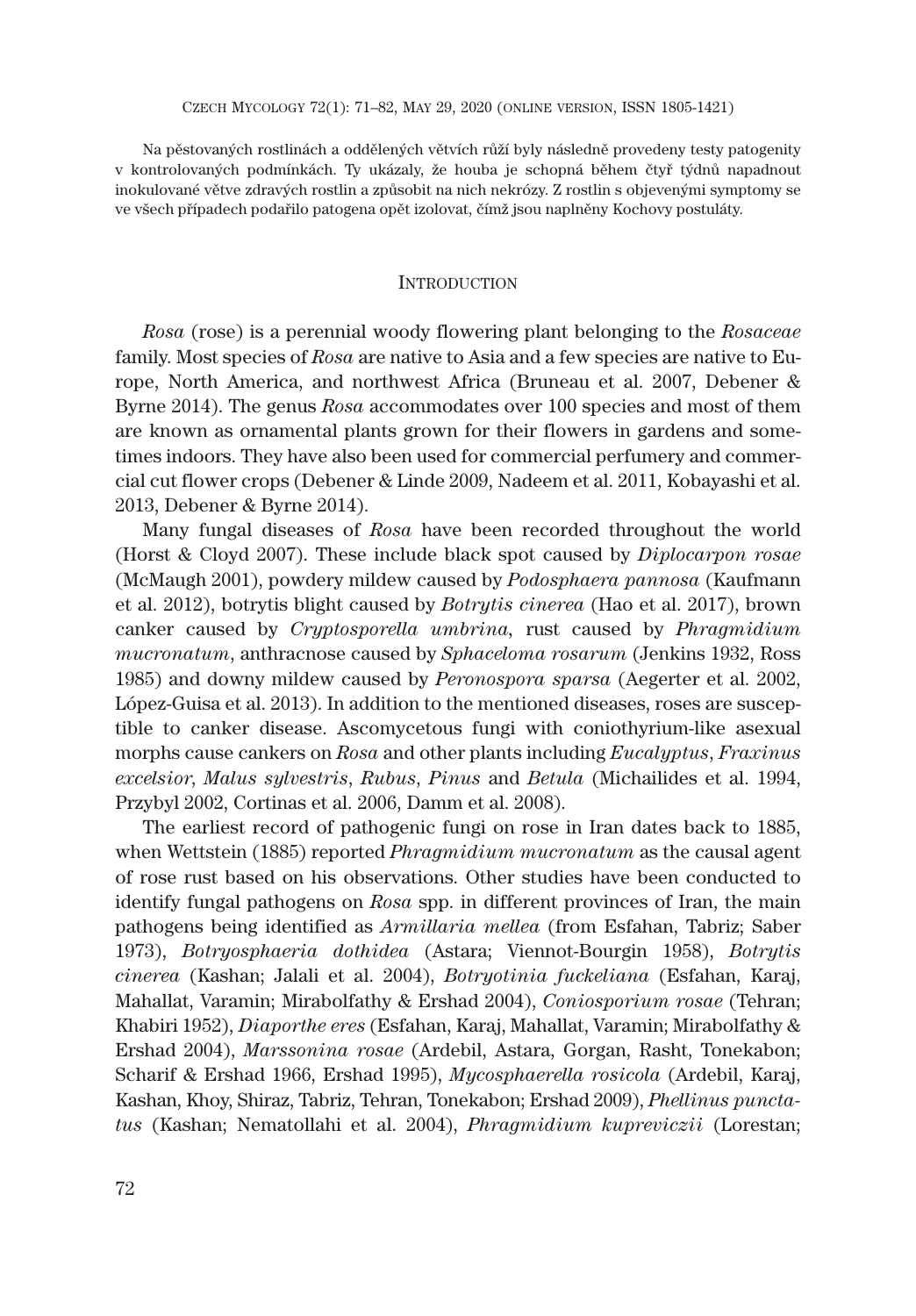Henderson & Jorstad 1996), *P. mucronatum* (Arasbaran, Kuhdasht, Kerman, Alvand, Caspian Sea area, Fasham, Khuzestan, Orumieh; Wettstein 1885, Magnus 1899, Ebrahimi & Minassian 1973, Tavanaei et al. 2004), *P. rosae-lacerantis* (Kerman and Ahvaz; Dietel 1905, Abbasi & Minassian 2005), *Phytophthora citrophthora* (Tehran; Mirabolfathy & Ershad 1998) and *Seimatosporium fusisporum* (Golzar and Lalehzar; Aminaee & Ershad 2008, Ershad 2009). *Podosphaera pannosa* has been reported from all over the country (Altman et al. 1972, Vaziri 1973, Jami et al. 2006). *Phytophthora citrophthora* has also been reported directly from *Rosa hybrida* (Mirabolfathy & Ershad 1998).

Roses are extensively grown throughout Iran, but comprehensive studies on pathogenic fungi causing stem canker in roses have not been reported yet from Kermanshah Province, western Iran. Therefore, this paper aims to report a new fungus, *Paraconiothyrium fuckelii*, causing stem canker on roses in this region. Morphological features and molecular identification of *Paraconiothyrium fuckelii* are described and discussed.

### MATERIAL AND METHODS

Sampling and morphological characterisation. In spring 2016, ten isolates of *Paraconiothyrium* were obtained from branch and stem samples of *Rosa hybrida* plants showing canker symptoms in 10 greenhouses in the plant cultivation complex in the area of Dinawar, Kermanshah Province, western Iran. The infected samples were taken to the laboratory and examined using a standard light microscope (Olympus BX-51) and images were captured with a camera (Canon Powershot SX10). The fungus was isolated from conidia on stem and branch cankers from diseased rose plants and cultivated in vitro. Conidia were placed on 2% potato dextrose agar (PDA) plates supplemented with 20 μg/ml of streptomycin sulphate under aseptic conditions. Fungal colonies were grown at 25–27 °C in the dark for 14 days. For fungal identification, during the incubation period, plates were observed daily for the appearance of fungal colonies. Micromorphological features of the fungus such as size, shape, septation of conidia and conidiomatal type were recorded. Measurements were made using the BioloMICS Measure software (Robert et al. 2011); in total 50 conidia were measured. The identification was carried out comparing the information registered with that published in specialised literature (Damm et al. 2008, Verkley et al. 2004, 2014). A voucher specimen was deposited in the Fungal Reference Collection of the Ministry of Jihad-e-Agriculture at the Iranian Research Institute of Plant Protection, Tehran, Iran.

Molecular identification and phylogenetic analysis. For molecular identification, two isolates from rose plants were analysed. Total genomic DNA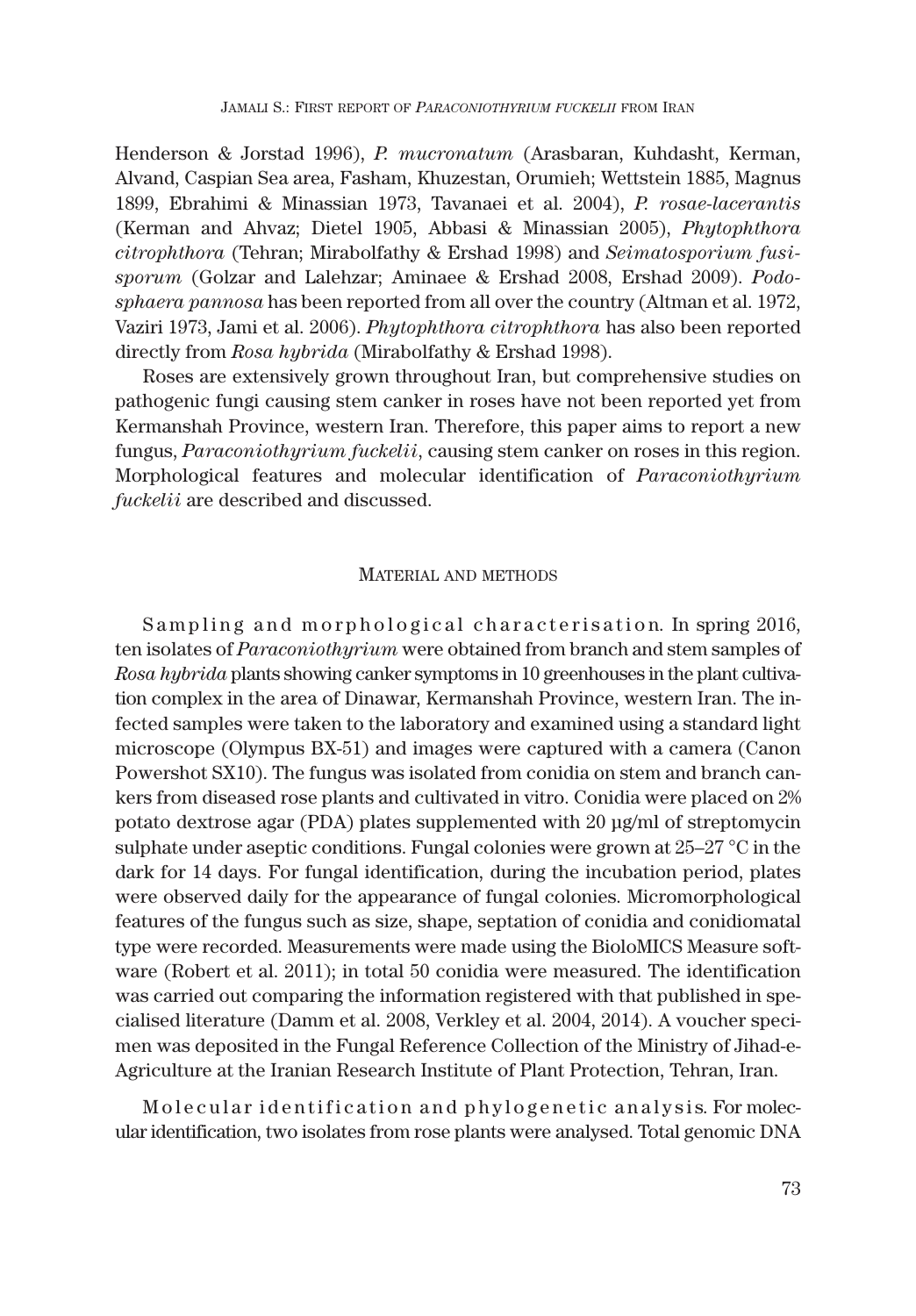was extracted from mycelia of the fungus grown on PDA medium by using the CTAB method (Gardes & Bruns 1993). The ITS1 (5'-CCGTAGGTGAACCTGCGC-3') and ITS4 (5'-TCCTCCGCTTATTGATATGC-3') primer pairs (White et al. 1990) were used to amplify the ITS region including the 5.8S unit of the rDNA gene by polymerase chain reaction (PCR) with a T-personal thermocycler (Biometra, Analytik Jena, Germany) in a 25-μl reaction containing 20 ng genomic DNA, 1 μM of each primer, 100 μM of each dNTP, 0.5 U of Taq DNA polymerase (CinnaGen, Tehran, Iran),  $1.5 \text{ mM of MgCl}_2$ ,  $2.5 \text{ pl of } 10 \times \text{PCR buffer (CinnaGen, Tehran, Iran)}$ , and 14.5 μl of ddH2O. PCR conditions were as follows: 30 cycles of denaturation at 95 °C for 60 s, annealing at 55 °C for 80 s, elongation at 72 °C for 90 s, with initial denaturation of 5 min. at 95 °C before cycling and a final elongation of 10 min. at 72 °C after cycling. PCR products were sequenced using the ITS1 and ITS4 primers in a sequence analyser (ABI prism 377 DNA sequencer, Applied Biosystems, Foster City, USA). Sequences were edited using the BioEdit Sequence Alignment Editor version 7.2.5 software (Hall 1999), and sequence similarity searching was performed using BLAST (http://blast.ncbi.nlm.nih.gov). All DNA sequences of the ITS regions were deposited in the National Center for Biotechnology Information GenBank (NCBI, Bethesda, MD, USA; http://www.ncbi.nlm.nih.gov/Entrez). The phylogenetic analysis was performed using MEGA5 (www.megasoftware.net; Tamura et al. 2011) by applying maximum-parsimony (MP) and neighbour-joining (NJ) methods. The robustness of the tree was evaluated by computing 1000 bootstrap resampling (Felsenstein 1985).

Pathogenicity test in laboratory. To examine the pathogenicity of the fungus, all isolates (ten in total) were used for laboratory pathogenicity testing on detached branches, under laboratory conditions. The middle part of each healthy rose branch (20 cm in length and 2 cm in diameter) was surface-sterilised with 75% ethyl alcohol. A superficial wound was made by thrusting a 10-mm-diameter cork borer into the bark to a depth of 0.5 cm, after which the tissue was removed, and a mycelium plug obtained from the margin of a growing fungal colony of a selected culture was placed in the wound and wrapped in with a Parafilm wrap. Inoculated branches were stored in a sterilised glass jar containing a moist sponge and incubated on a 12-12 h light-dark cycle in an incubator at 25 °C for 45 days until disease symptoms appeared (Sabernasab et al. 2019). A control wound on a different branch was seeded with a sterile PDA agar plug and sealed. Three replications for each isolate were used to demonstrate potential pathogenicity on detached rose branches.

P athogenicity test in greenhouse. The pathogenicity tests were conducted in the greenhouse of the College of Agriculture, Razi University, Kermanshah. Two isolates (PaFu1 and PaFu2) were randomly selected and used for a pathogenicity test under greenhouse conditions using artificial inoculations on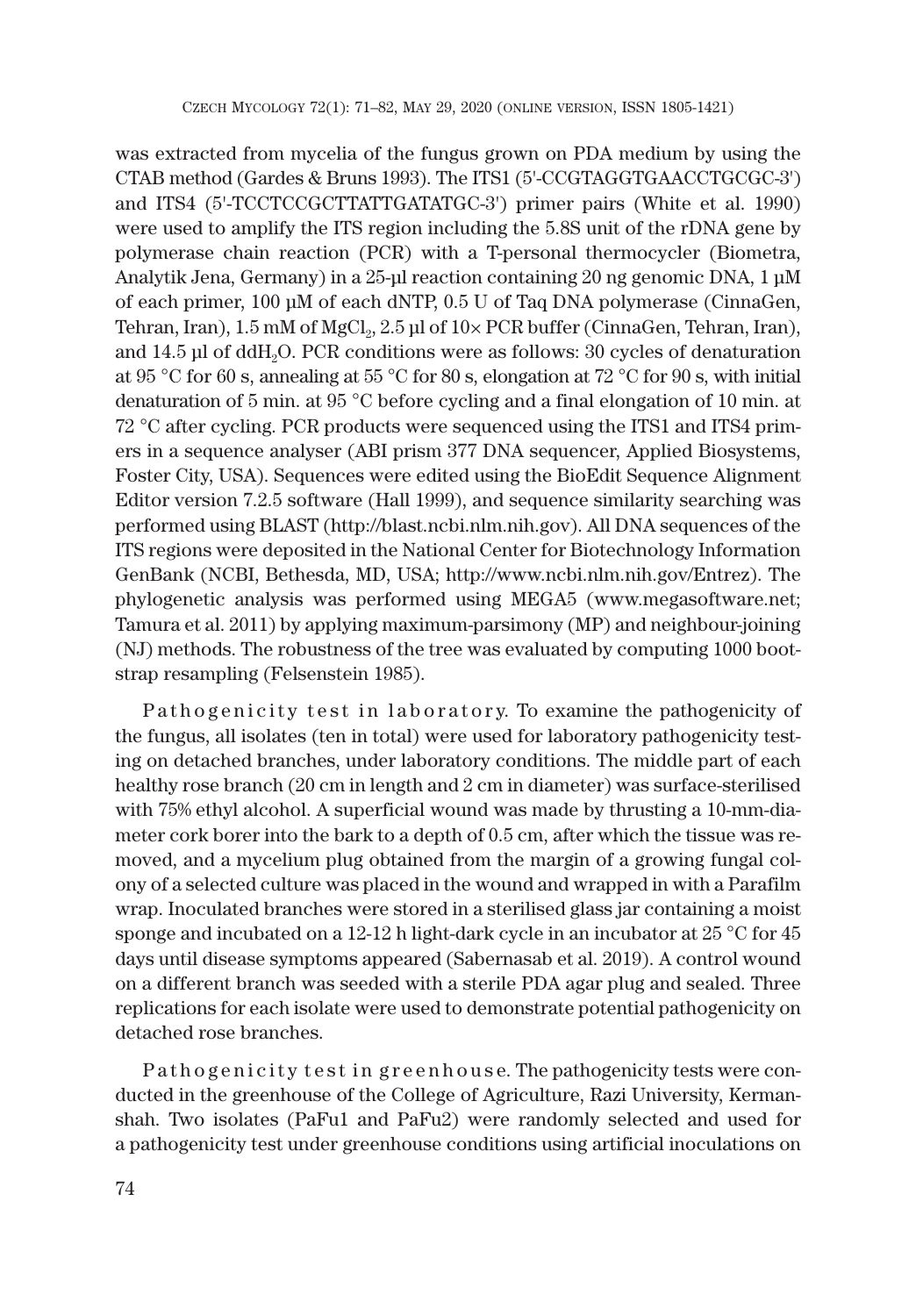potted plants (two plants for each isolate were inoculated and one control plant was treated with a sterile agar plug). Inoculations were made on the basal part of the stem (five cm above ground level). After disinfecting with 70% alcohol, a wound of five mm diameter was created with a cork borer in the bark of the plants, and plugs of mycelium five mm in diameter were placed into the wounds and covered with Parafilm. The non-inoculated plant served as a control.

### RESULTS AND DISCUSSION

### **Symptoms and morphology**

The canker disease was observed in most *Rosa hybrida* plants in greenhouses of Kermanshah Province (West Iran). A total of ten *Paraconiothyrium* isolates were obtained from ten diseased rose plants (Fig. 1A) displaying external symptoms such as brown to black cankers on stems and crown, and internal dark brown vascular necrosis in cross sections of the stems and branches. On the surface of the infected stems, conidiomata were observed, which were pycnidial, scattered, and immersed in the host tissue (Fig. 1B).

Colonies on PDA after three days were light to dark grey in all isolates. Hyphae were mid-brown to dark brown and smooth; pycnidia uni-loculate, ostiolate and globose to subglobose (Fig. 1D); conidia hyaline to light brown, smooth, aseptate, spherical to subspherical, ellipsoidal,  $3-4 \times 2-3$  µm (average  $3.7 \times 2.6 \,\mathrm{\mu m}$ ) (Fig. 1E).

#### **Material examined**

I r a n. Kermanshah Province, Dinawar District, greenhouses near Dinawar Road between the villages of Kang and Cheshmeh Qolam Weish, 34°35' N, 47°26' E, elevation 1350 m, 22 June 2016, leg. & det. S. Jamali (voucher specimen: IRAN 17672F).

# **Molecular identification and phylogenetic analysis**

Based on a BLASTn search of the NCBI GenBank nucleotide database, the closest sequence to our isolates sequenced (ITS accession nos KX264328 and KX264329) was *Paraconiothyrium fuckelii* (JX496096, CBS 508.94; Verkley et al. 2014). The phylogenetic reconstruction of 41 sequences of ca 550 bp covering the ITS1 + 5.8S + ITS2 regions was inferred by using distance-based (neighbour-joining) and cladistic (maximum parsimony) methods. The final aligned data matrix comprised 429 characters including alignment gaps, of which 96 characters were parsimony-informative, 124 variable characters, and 305 characters were conserved. The ITS phylogenetic trees inferred with both distance-based (data not shown) and cladistic methods (Fig. 2) showed the same topology, although there were differences in bootstrap value between equivalent branches. In the maximum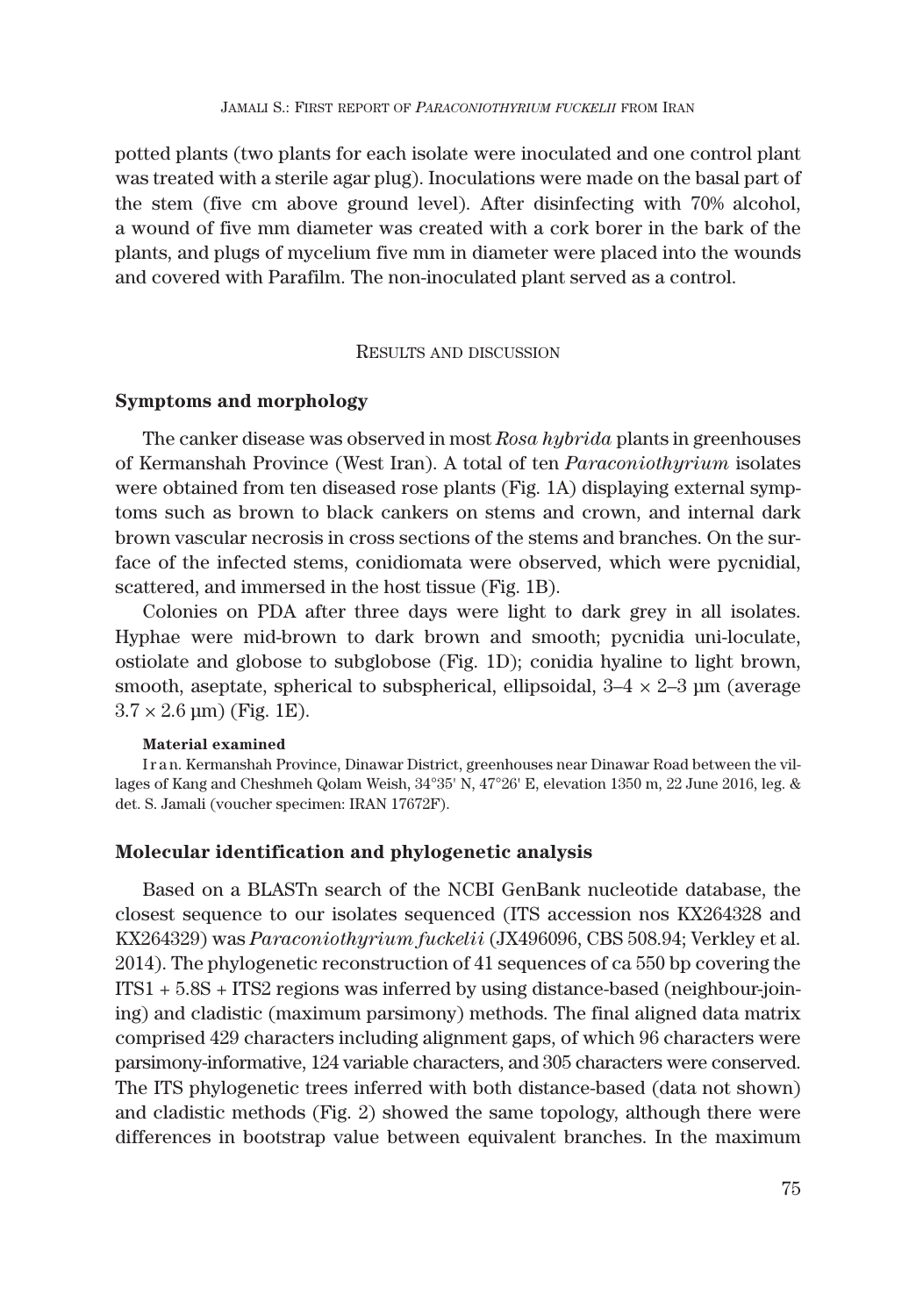

**Fig. 1.** *Paraconiothyrium fuckelii* (IRAN 17672F): **A** – canker on stem of *Rosa hybrida* in greenhouse; **B** – canker and scattered pycnidia on crown and stem; **C** – symptom of *P. fuckelii* infection on detached branch under laboratory conditions; **D** – pycnidia; **E** – conidia. Scale bars: D – 100 μm, E – 10 μm. Photo S. Jamali.

**Fig. 2.** Maximum parsimony phylogram generated in MEGA5 from the alignment of 41 combined ITS1, 5.8S subunit, and ITS2 regions of the genomic ribosomal DNA sequences of *Paraconiothyrium* species and related taxa with complete deletion gap handling and 1000-replication bootstrapping. Red triangles refer to Iranian isolates. Other sequences used for analysis were retrieved from the GenBank database.  $\blacktriangleright$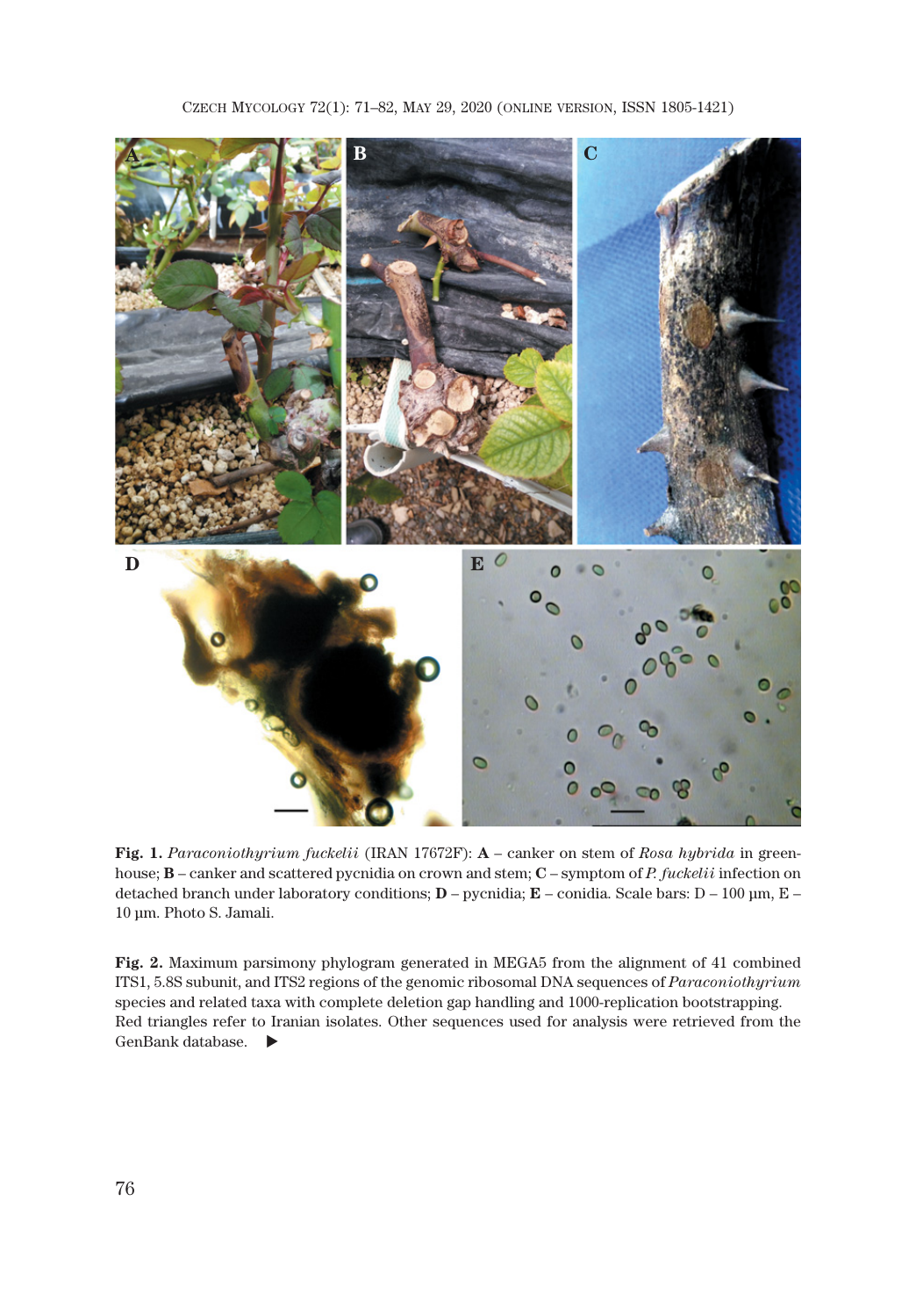#### JAMALI S.: FIRST REPORT OF *PARACONIOTHYRIUM FUCKELII* FROM IRAN



77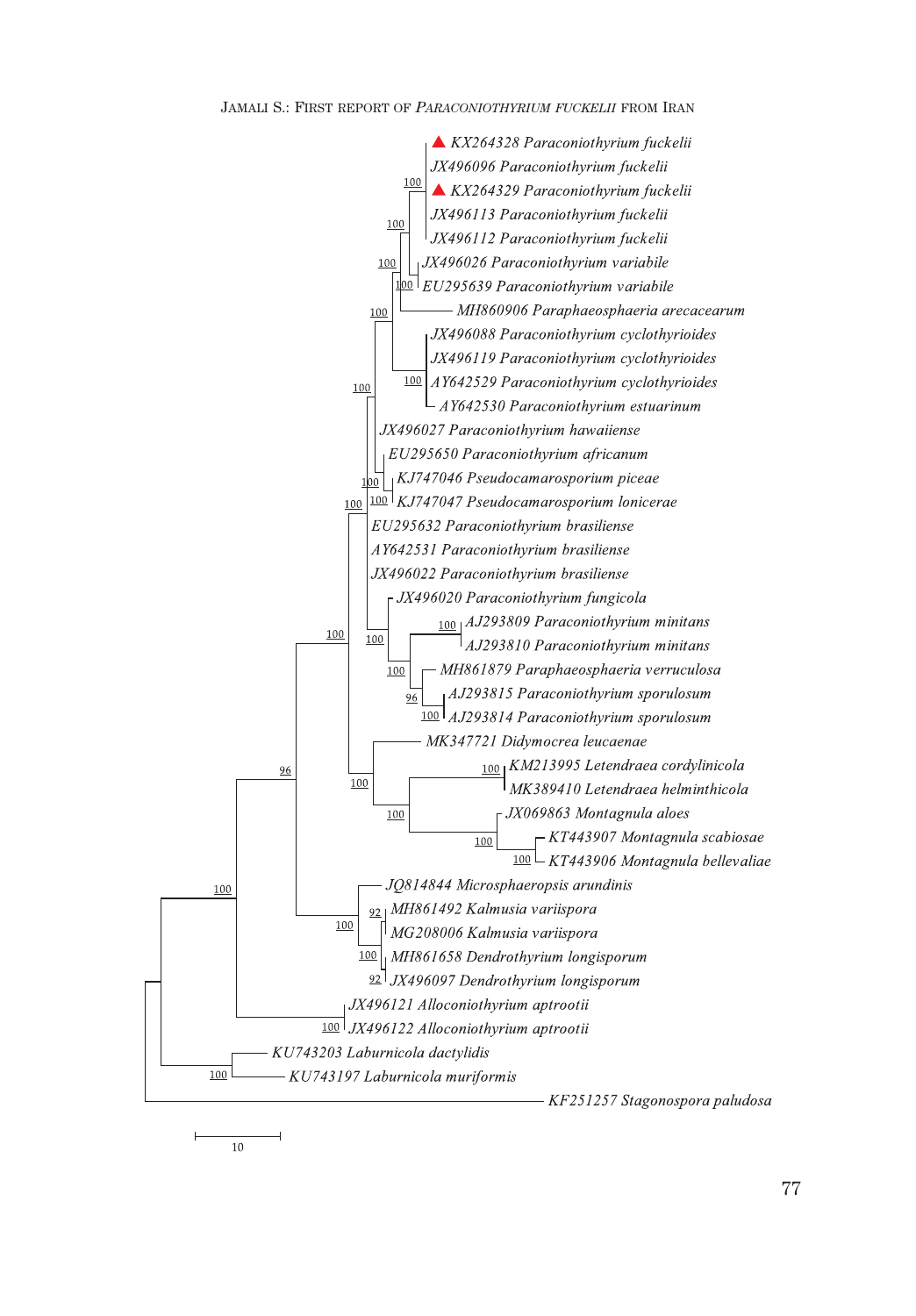parsimony analysis, the tree length was 201 with a consistency index (CI) of 0.62, a retention index (RI) of 0.79; RCI =  $0.49$  for all sites; iCI =  $0.56$  for parsimony-informative sites and  $iRI = 0.79$  for parsimony-informative sites. With this, 25 trees were retained. One of the most parsimonious trees is presented in Fig. 2. The phylogenetic analysis of the sequenced ITS fragment positioned our isolates within the *P. fuckelii* clade defined by other authors (100% MP).

# **Pathogenicity tests**

The results of the pathogenicity tests conducted under laboratory conditions revealed that all ten isolates of *Paraconiothyrium* in this study were able to form characteristic canker symptoms, and pycnidia were evident on stems of inoculated detached branches (Fig. 1C). After inoculation of *Paraconiothyrium* isolates on detached branches, re-isolation was performed to fulfill Koch's postulates. The results of the pathogenicity test under greenhouse conditions showed that *P. fuckelii* isolates (PaFu1 and PaFu2) were pathogenic to young seedlings. Four weeks after inoculation, cankers extended upward and downward from the point of inoculation on stems of inoculated seedlings. *Paraconiothyrium fuckelii* was re-isolated from the inoculated seedlings, thus fulfilling Koch's postulates. No symptoms were observed on the non-inoculated controls.

### **Notes**

The genus *Paraconiothyrium* was introduced by Verkley et al. (2004) to accommodate some species with *Coniothyrium* anamorphs, including *C. minitans* and *C. sporulosum* (Damm et al. 2008). Members of the genus *Paraconiothyrium* are known to be cosmopolitan, having a broad host range and broad geographical distribution. They are reported from rose and other woody plants from different countries including South Africa, Brazil, Turkey, the USA and most European countries (O'Gara 1911, Pole-Evans 1928, Alfieri 1969, Whipps & Gerlagh 1992, Verkley et al. 2004, Göre & Bucak 2007, Riccioni et al. 2007).

Identification of *Paraconiothyrium* species by morphological examination is challenging. Due to the overlap in several characters of morphologically similar *Paraconiothyrium* species, some misidentifications have been made when using these characteristics (Crous et al. 2012). Therefore, application of molecular detection procedures, such as PCR and sequencing analysis, is critical for an accurate determination of the identity of *Paraconiothyrium* species. In recent years, several studies have focused on *Didymosphaeriaceae* with the objective of providing a robust classification of this family, which have made it possible to clearly define the main species (Verkley et al. 2004, Ariyawansa et al. 2014, Verkley et al. 2014, Crous et al. 2015, Tennakoon et al. 2016). In most studies, ITS rDNA sequence data has been used for delimitation of the species. Based on ITS gene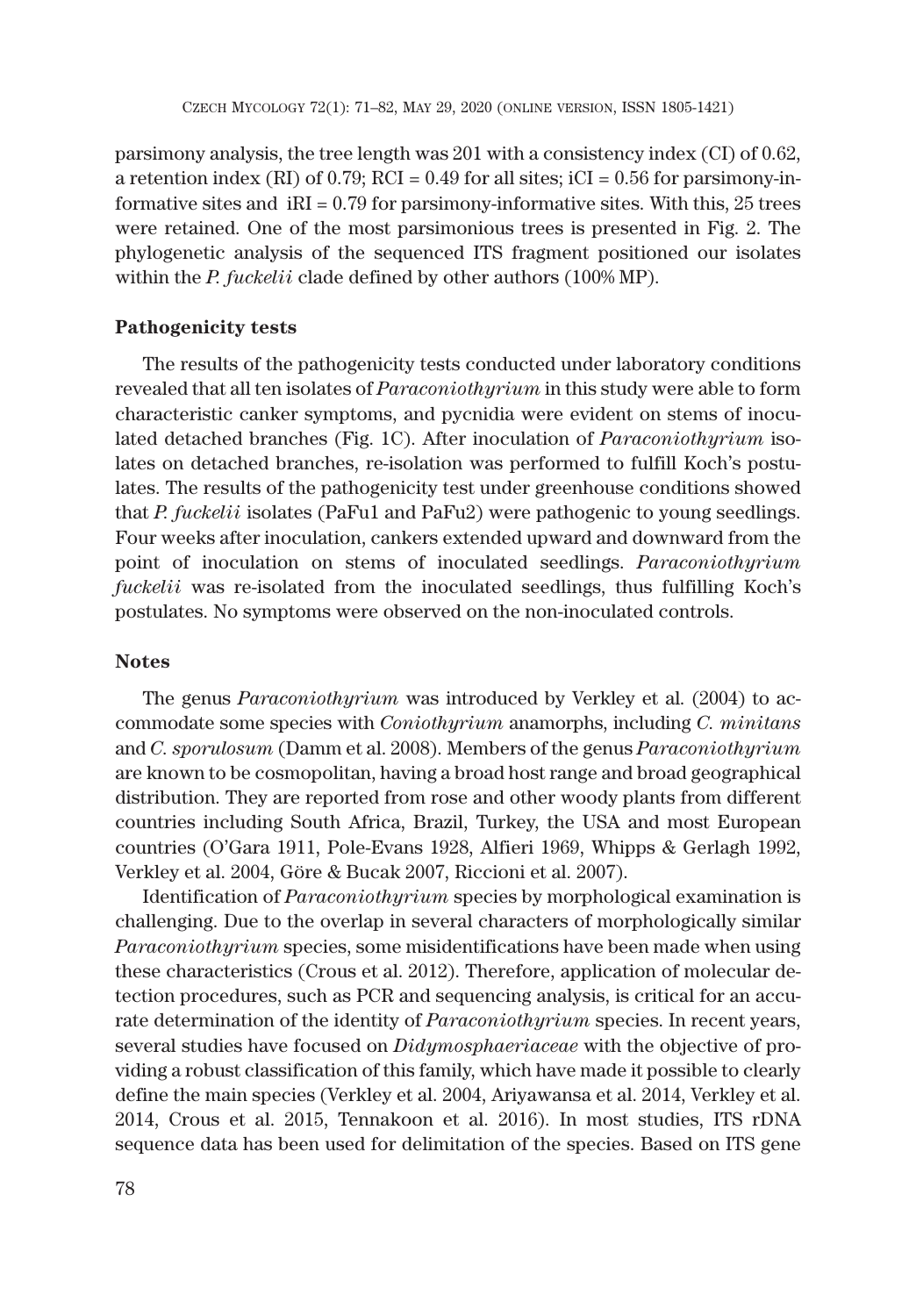sequences, our isolates showed 99% homology with *P. fuckelii* (JX496096, CBS 508.94; Verkley et al. 2014). Phylogenetic analysis based on internal transcribed spacers of the rRNA genome placed them into one distinct monophyletic clade (Fig. 2). This group comprises our isolates with authentic isolates of *P. fuckelii*. Our results show that *Paraconiothyrium* is paraphyletic. This is in concordance with the results of a study conducted by Verkley et al. (2014), which revealed that *Paraconiothyrium* is paraphyletic and separated the genus from *Alloconiothyrium*, *Dendrothyrium* and *Paraphaeosphaeria*. The internal transcribed spacer alone may identify most species accurately, as it is sufficiently variable in most closely related taxa in the *Didymosphaeriaceae*, but it fails to distinguish all species (Verkley et al. 2014). Most species with identical ITS sequences can also be distinguished by colony features and conidial characters, when careful morphological analyses are conducted on fresh isolates under standard conditions and on common media (Verkley et al. 2014).

*Paraconiothyrium fuckelii* has been reported from different plant families, such as *Fabaceae*, *Rosaceae*, *Pinaceae* and *Sapindaceae* (Kuter 1986, Mulenko et al. 2008, Kowalski & Andruch 2012). In Iran, no previous records of *Paraconiothyrium* on rose plants exist. This is the first report of *P. fuckelii* infecting *Rosa hybrida* in Iran, which may have an important economic impact on rose growing. Therefore, monitoring and control strategies are to be developed to prevent economic losses from stem canker caused by *P. fuckelii*.

### **REFERENCES**

- ABBASI M., MINASSIAN V. (2005): Additions to the Khuzestan rust flora. Scientific Journal of Agriculture 28(1): 45–62. DOI: https://doi.org/10.22055/ppr.2005.12754
- AEGERTER B.J., NUŃEZ J.J., DAVIS R.M. (2002): Detection and management of downy mildew in rose rootstock. – Plant Disease 86: 1363–1368. DOI: https://doi.org/10.1094/PDIS.2002.86.12.1363
- ALFIERI S.A. (1969): Stem and graft canker of rose. Plant Pathology Circular 88: 1–2.
- ALTMAN J., ESLAMI A.K., VAZIRI A. (1972): Diseases of crops in the Khuzestan province of Southwestern Iran. – Plant Disease Report 56(12): 1067–1069.
- AMINAEE M.M., ERSHAD D. (2008): First report of *Seimatosporium fusisporum* from Iran. Rostaniha 9(1): 125–127 [in Persian] and 61 [in English].
- ARIYAWANSA H.A., CAMPORESI E., THAMBUGALA K.M., MAPOOK A., KANG J.C., ALIAS S.A., CHUKEATIRO-TE E., THINES M., MCKENZIE E.H.C., HYDE K.D. (2014): Confusion surrounding *Didymosphaeria* – phylogenetic and morphological evidence suggest *Didymosphaeriaceae* is not a distinct family. – Phytotaxa 176(1): 102–119. DOI: https://doi.org/10.11646/phytotaxa.176.1.12
- BRUNEAU A., STARR J.R., JOLY S. (2007): Phylogenetic relationships in the genus *Rosa*: new evidence from chloroplast DNA sequences and an appraisal of current knowledge. – Systematic Botany 32: 366–378. DOI: https://doi.org/10.1600/036364407781179653
- CORTINAS M.N., BURGESS T.B., DELL D.P., XU P.W., CROUS B.D., WINGFIELD M.J. (2006): First record of *Colletogloeopsis zuluense* comb. nov., causing a stem canker of *Eucalyptus* in China. – Mycological Research 110: 229–236. DOI: https://doi.org/10.1016/j.mycres.2005.08.012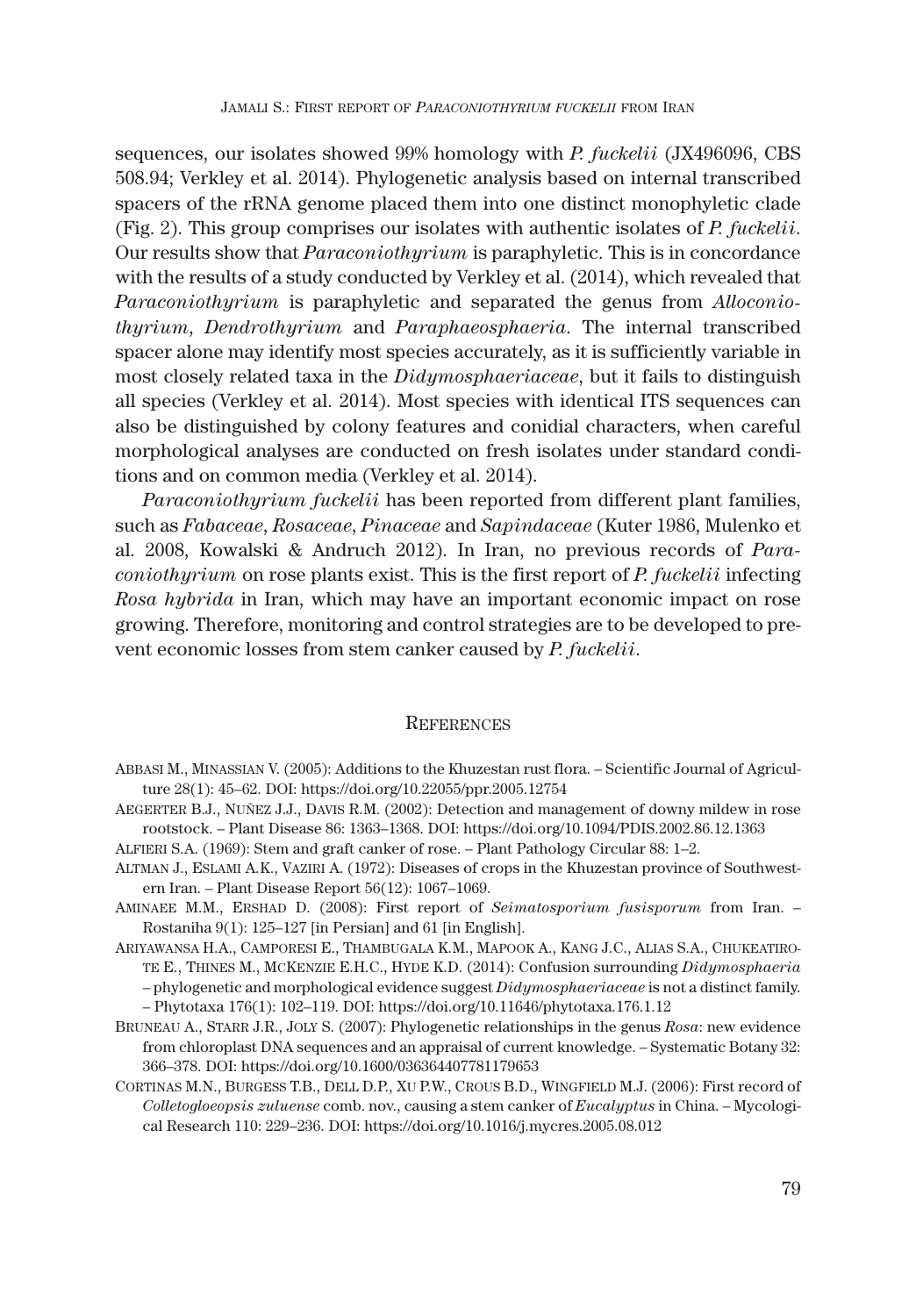CZECH MYCOLOGY 72(1): 71–82, MAY 29, 2020 (ONLINE VERSION, ISSN 1805-1421)

- CROUS P.W., SCHUMACHER R.K., WINGFIELD M.J., LOMBARD L., GIRALDO A., CHRISTENSEN M., GARDIEN-NET A., NAKASHIMA C., PEREIRA O., SMITH A.J., GROENEWALD J.Z. (2015): Fungal systematics and evolution: FUSE 1. – Sydowia 67: 81–118.
- CROUS P.W., VERKLEY G.J.M., CHRISTENSEN M., CASTAŃEDA-RUIZ R.F., GROENEWALD J.Z. (2012): How important are conidial appendages? – Persoonia 28: 126–137. DOI: https://doi.org/10.3767/003158512X652624
- DAMM U., VERKLEY G.J.M., CROUS P.W., FOURIE P.H., HAEGI A., RICCIONI L. (2008): Novel *Paraconiothyrium* species on stone fruit trees and other woody hosts. – Persoonia 20: 9–17. DOI: https://doi.org/10.3767/003158508X286842
- DEBENER T., BYRNE D.H. (2014): Disease resistance breeding in rose: Current status and potential of biotechnological tools. – Plant Science 228: 107–117. DOI: https://doi.org/10.1016/j.plantsci.2014.04.005
- DEBENER T., LINDE M. (2009): Exploring complex ornamental genomes: the rose as a model plant. Critical Reviews in Plant Sciences 28: 267–280. DOI: https://doi.org/10.1080/07352680903035481
- DIETEL P. (1905): Über die Arten der Gattung *Phragmidium*. Hedwigia 44: 112–132.
- EBRAHIMI A.GH., MINASSIAN V. (1973): An index of cultivated and wild plant diseases in Khuzestan. College of Agriculture, Jundi Shapur University, Ahvaz.
- ERSHAD D.J. (1995): Fungi of Iran. 874 pp., Ministry of Jihad-e-Agriculture, Agricultural Research, Education and Extension Organization, No. 10.
- ERSHAD D.J. (2009): Fungi of Iran,  $3^{rd}$  ed. 531 pp., Ministry of Jihad-e-Agriculture, Agricultural Research, Education and Extension Organization, Iranian Research Institute of Plant Protection.
- FELSENSTEIN J. (1985): Confidence limits on phylogenies: an approach using the bootstrap. Evolution 39: 783–791. DOI: https://doi.org/10.1111/j.1558-5646.1985.tb00420.x
- GARDES M., BRUNS T.D. (1993): ITS primers with enhanced specificity for basidiomycetes application to the identification of ectomycorrhizae and rusts. – Molecular Ecology 2: 113–118. DOI: https://doi.org/10.1111/j.1365-294X.1993.tb00005.x
- GÖRE M.E., BUCAK C. (2007): Geographical and seasonal influences on the distribution of fungal endophytes in *Laurus nobilis*. – Forest Pathology 37: 281–288. DOI: https://doi.org/10.1111/j.1439-0329.2007.00509.x
- HALL T.A. (1999): BioEdit: A user-friendly biological sequence alignment editor and analysis program for Windows 95/98/NT. – Nucleic Acids Symposium Series 41: 95–98.
- HAO Y., CAO X., MA C., ZHANG Z., ZHAO N., ALI A., HOU T., XIANG Z., ZHUANG J., WU S., XING B., ZHANG Z., RUI Y. (2017): Potential applications and antifungal activities of engineered nanomaterials against gray mold disease agent *Botrytis cinerea* on rose petals. – Frontiers in Plant Science 8: 1332. DOI: https://doi.org/10.3389/fpls.2017.01332
- HENDERSON D.M., JORSTAD I. (1966): Studies in the flora of Afghanistan 2. Acta Universitatis Bergensis, Mathematica Naturalium Serie 4: 1–18.
- HORST R.K., CLOYD R.A. (2007): Compendium of rose diseases and pests,  $2<sup>nd</sup>$  ed. 83 pp., APS Press, The American Phytopathological Society, St. Paul.
- JALALI S., ANSARIPOUR B., NEMATOLLAHI M.R. (2004): Isolation of *Botrytis cinerea*, causal agent of botrytis blight of rose in Kashan. – In: Proceedings of the  $16<sup>th</sup>$  Iranian Plant Protection Congress, vol. II, 28 August–1 September 2004, Tabriz, Iran, p. 458.
- JAMI F., SADEGHI S.E., TABAEI AGHDAEI S.R., ASSAREH M.H., FASAELI F. (2006): Evaluation of powdery mildew (*Podosphaera pannosa*) infection rate on different genotypes of *Rosa damascena* Mill. – In: Proceedings of the 17<sup>th</sup> Iranian Plant Protection Congress, vol. II, 2–5 September 2006, Karaj, Iran, p. 404.
- JENKINS A.E. (1932): Rose anthracnose caused by *Sphaceloma*. Journal of Agriculture Research 45(6): 321–338.
- KAUFMANN H., QIU X., WEHMEYER J., DEBENER T. (2012): Isolation, molecular characterization, and mapping of four rose MLO orthologs. – Frontiers in Plant Science 3: 1–13. DOI: https://doi.org/10.3389/fpls.2012.00244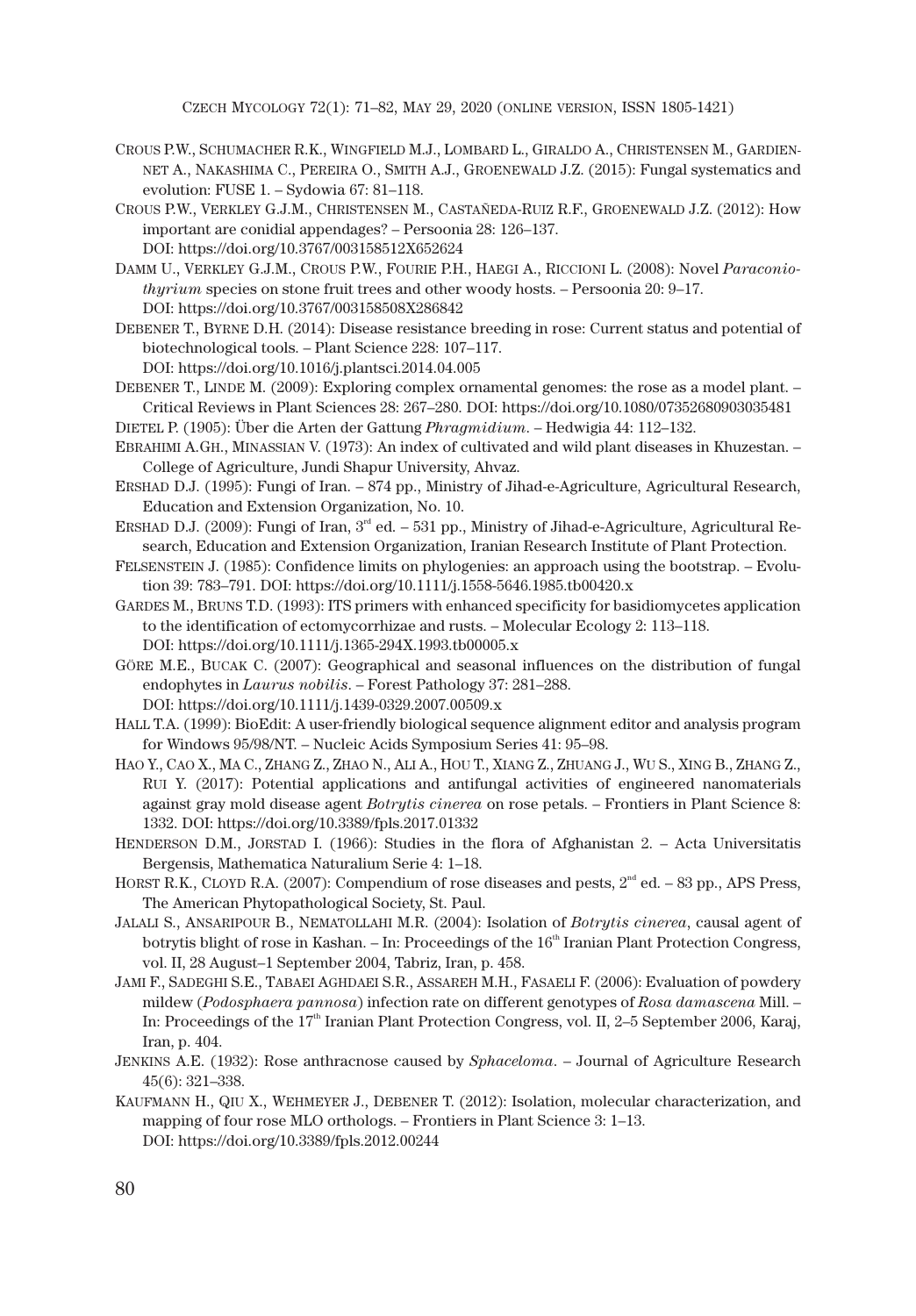JAMALI S.: FIRST REPORT OF *PARACONIOTHYRIUM FUCKELII* FROM IRAN

- KHABIRI E. (1952): Contribution à la mycoflore de l'Iran. Première liste. Revue Mycologique 17: 154–157.
- KOBAYASHI M., KANTO T., FUJIKAWA T., YAMADA M., ISHIWATA M., SATOU M., HISAMATSU T. (2013): Supplemental UV radiation controls rose powdery mildew disease under the greenhouse conditions. – Environmental Control in Biology 51(4): 157–163. DOI: https://doi.org/10.2525/ecb.51.157
- KOWALSKI T., ANDRUCH K. (2012): Mycobiota in needles of *Abies alba* with and without symptoms of Herpotrichia needle browning. – Forest Pathology 42: 183–190.
	- DOI: https://doi.org/10.1111/j.1439-0329.2011.00738.x
- KUTER G.A. (1986): Microfungal populations associated with the decomposition of sugar maple leaf litter. – Mycologia 78: 114–126. DOI: https://doi.org/10.1080/00275514.1986.12025213
- LÓPEZ-GUISA D., YÁŃEZ-MORALES M.J., ALANIS-MARTÍNEZ I. (2013): First report of *Peronospora sparsa* on *Rosa* spp. in Mexico. – Journal of Plant Pathology 95: S4.69. DOI: https://doi.org/10.4454/JPP.V95I4.014
- MAGNUS P. (1899): J. Bornmüller, Iter Persico-turcicum 1892/93. Fungi, Pars II. Ein Beitrag zur Kenntniss der Pilze des Orients. – Verhandlungen der K. K. Zoologisch-Botanischen Gesellschaft in Wien 49: 87–103.
- MCMAUGH J. (2001). What garden pest or disease is that? 312 pp., New Holland Publishing, Sydney.
- MICHAILIDES T.J., MORGAN D.P., MITCHAM E., CRISOSTO C.H. (1994): Occurrence of mouldy core and core rot of Fuji apple in California. – KAC Plant Protection 3: 4–6.
- MIRABOLFATHY M., ERSHAD D.J. (1998): Phytophthora root and stem rot of several ornamental plants in central and northern provinces of Iran. – Iranian Journal of Plant Pathology 34: 47–55.
- MIRABOLFATHY M., ERSHAD D.J. (2004): Twig and cane canker of rose in the greenhouse of central area of Iran. – Iranian Journal of Plant Pathology 40: 347–348 [in Persian] and 84–85 [in English].
- MULENKO W., MAJEWSKI T., RUSZKIEWICZ-MICHALSKA M., eds. (2008): A preliminary checklist of micromycetes in Poland. – 752 pp., W. Szafer Institute of Botany, Polish Academy of Sciences, Krakow.
- NADEEM M., ASLAM KHAN M., RIAZ A., AHMAD R. (2011): Evaluation of growth and flowering potential of *Rosa hybrida* cultivars under Faisalabad climatic conditions. – Pakistan Journal of Agricultural Science 48(4): 283–288.
- NEMATOLLAHI M.R., JALALI S., ASEF M.R. (2004): The first record of *Phellinus punctatus* in rose fields of Kashan. – In: Proceedings of the 16<sup>th</sup> Iranian Plant Protection Congress, vol. II, 28 August–1 September 2004, Tabriz, Iran, p. 492.
- O'GARA P.J*.* (1911): Parasitism of *Coniothyrium fuckelii*. Phytopathology 1: 100–102.
- POLE-EVANS I.B. (1928): Botanical work. In: Annexure to annual report of the Secretary for Agriculture for the year ended  $30<sup>th</sup>$  June, 1928. – Farming in South Africa 3: 1085–1087.
- PRZYBYL K. (2002): Fungi associated with necrotic apical parts of *Fraxinus excelsior* shoots. Forest Pathology 32: 387–394. DOI: https://doi.org/10.1046/j.1439-0329.2002.00301.x
- RICCIONI L., MANNING M., VALVASSORI M., HAEGI A., CASANATO S., SPINELLI R. (2007): A new disease: leader die-back in *Actinidia chinensis* in Italy. – Acta Horticulturae 753: 669–676. DOI: https://doi.org/10.17660/ActaHortic.2007.753.88
- ROBERT V., SZOKE S., JABAS B., VU D., CHOUCHEN O., BLOM E., CARDINALI G. (2011): BioloMICS Software: Biological data management, identification, classification and statistics. – Open Applied Information Journal 5: 87–98. DOI: https://doi.org/10.2174/1874136301005010087
- ROSS D. (1985): Rose-growing for pleasure. 27 pp., Lothian Publishing, Melbourne.
- SABER M. (1973): Armillaria root rot. Iranian Journal of Plant Pathology 9: 45–62.
- SABERNASAB M., JAMALI S., MAREFAT A., ABBASI S. (2019): Molecular and pathogenic characteristics of *Paecilomyces formosus*, a new causal agent of oak tree dieback in Iran. – Forest Science 65: 743–750. DOI: https://doi.org/10.1093/forsci/fxz045
- SCHARIF G., ERSHAD D. (1966): A list of fungi on cultivated plants, shrubs and trees of Iran. Ministry of Agriculture, Plant Pests and Diseases Research Institute, Evin, Tehran.